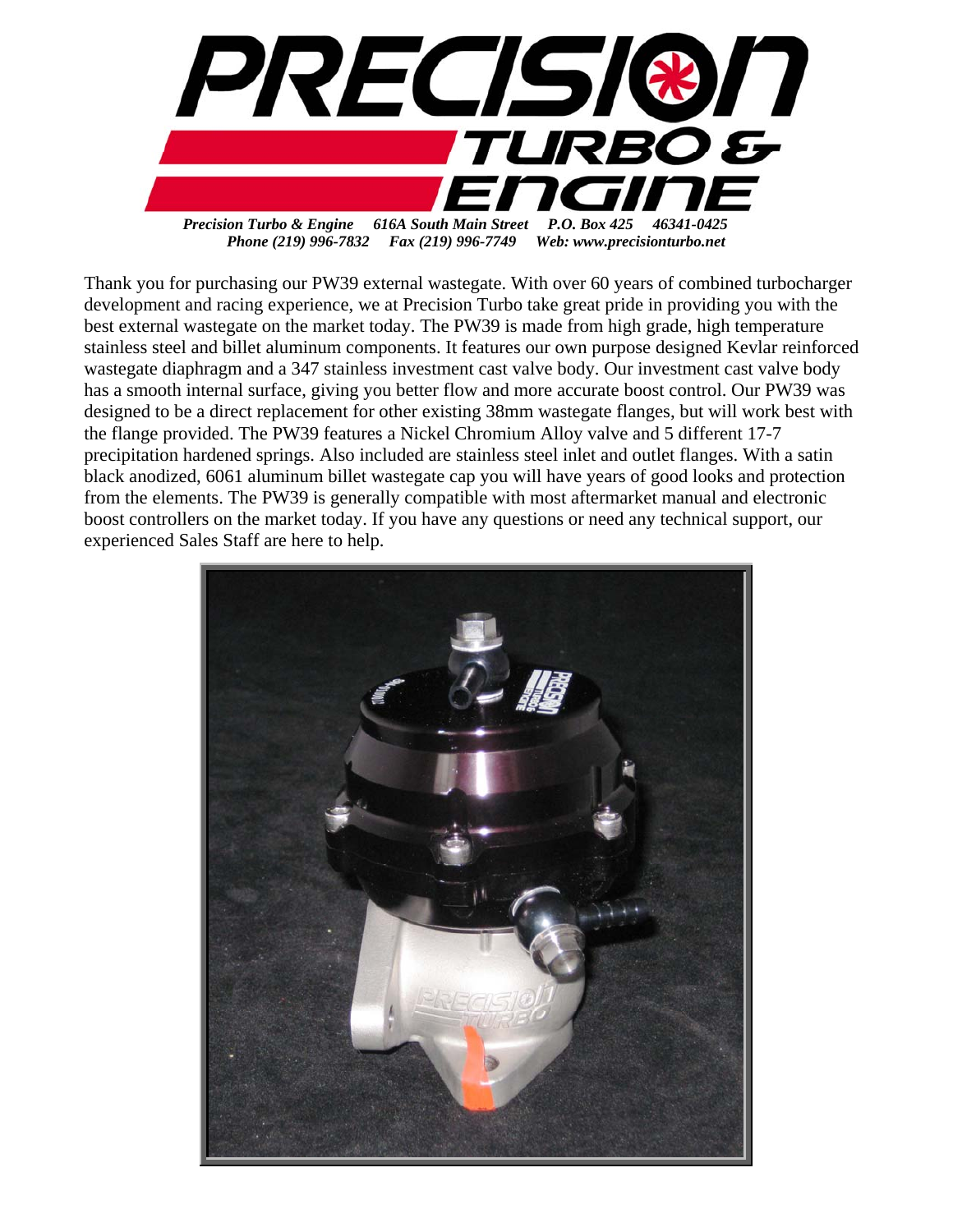



# **Contents**

Please verify that the following parts are included in the box.

| <b>PART NUMBER</b> | <b>QTY</b>     | <b>DESCRIPTION</b>                     |
|--------------------|----------------|----------------------------------------|
| <b>WG002</b>       |                | External wastegate assembly            |
| WG002-104          |                | Small natural 1.5 psi wastegate spring |
| WG002-103          |                | Medium yellow 3 psi wastegate spring   |
| WG002-102          |                | Medium red 6 psi wastegate spring      |
| WG002-101          |                | Large green 9 psi wastegate spring     |
| WG002-100          |                | Large blue 18 psi wastegate spring     |
| WG002-052          | $\overline{2}$ | Banjo barb fitting assemblies          |
| WG002-026          |                | Pressure port cap                      |
| WG002-019          |                | Seal washer                            |
| WG001-010          |                | Valve seat                             |
| WG001-022          |                | 304 Stainless steel inlet flange       |
| WG001-019          |                | 304 Stainless steel outlet flange      |
| PW39-MAN           |                | <b>Instruction manual</b>              |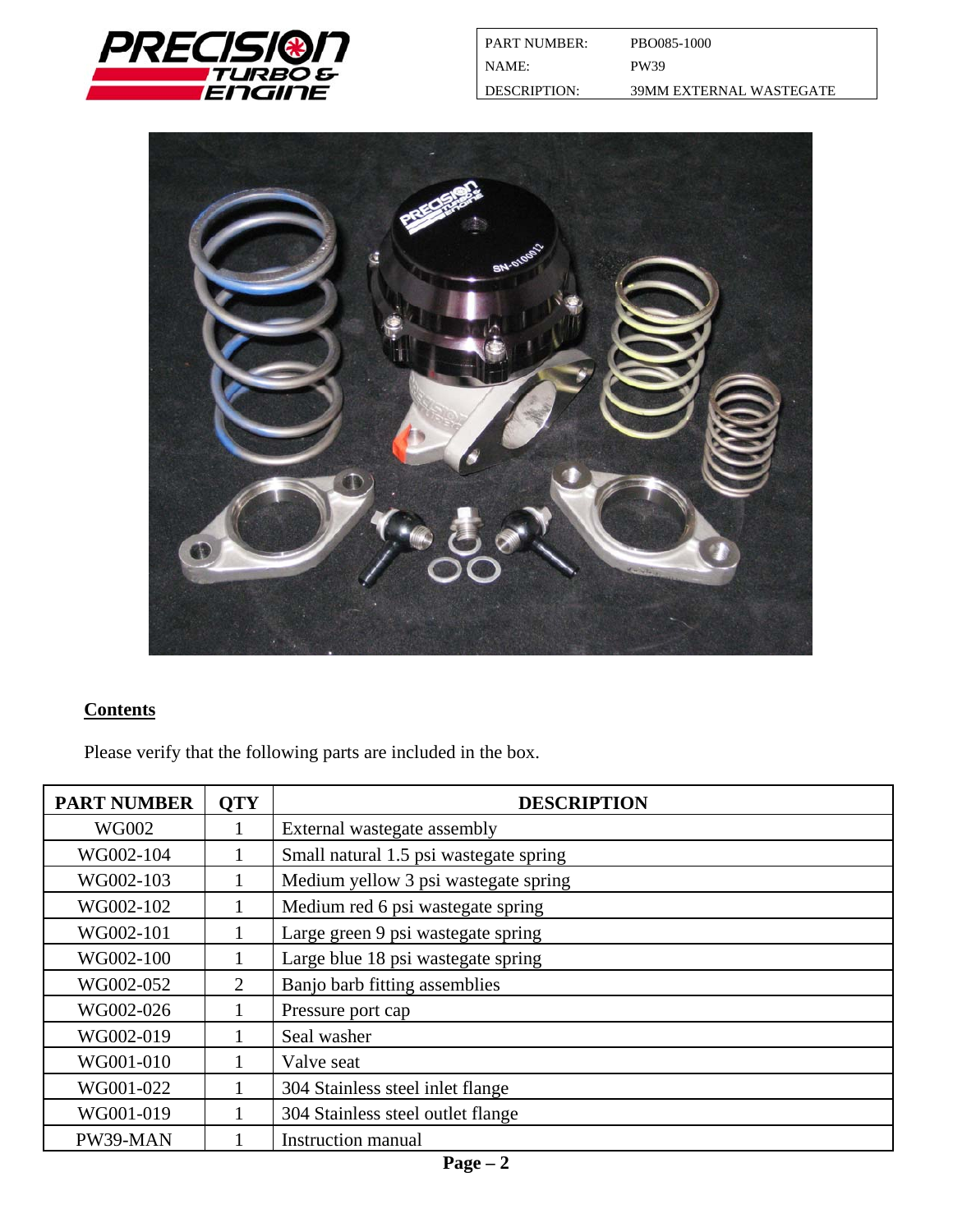

| I PART NUMBER:      | PBO085-1000             |
|---------------------|-------------------------|
| I NAME:             | PW39                    |
| <b>DESCRIPTION:</b> | 39MM EXTERNAL WASTEGATE |

## **Operational overview**

Your PW39 wastegate, controls turbocharger boost by bypassing turbine inlet exhaust gas via a spring loaded valve diaphragm assembly. Spring rate, in conjunction with boost pressure signal, and back pressure, control the opening point of the wastegate valve. Once the spring rate has been over come, the valve will open. This causes exhaust flow to be diverted away from the turbine side of the turbocharger, effectively slowing and/or stabilizing the turbine wheels' speed. This stabilization results in a smooth and steady boost pressure level, created by the compressor wheel of the turbocharger. Open pressure of the valve can be controlled via spring rate and or a boost controller, such as a manual boost controller or an electronic boost controller.



See diagram below.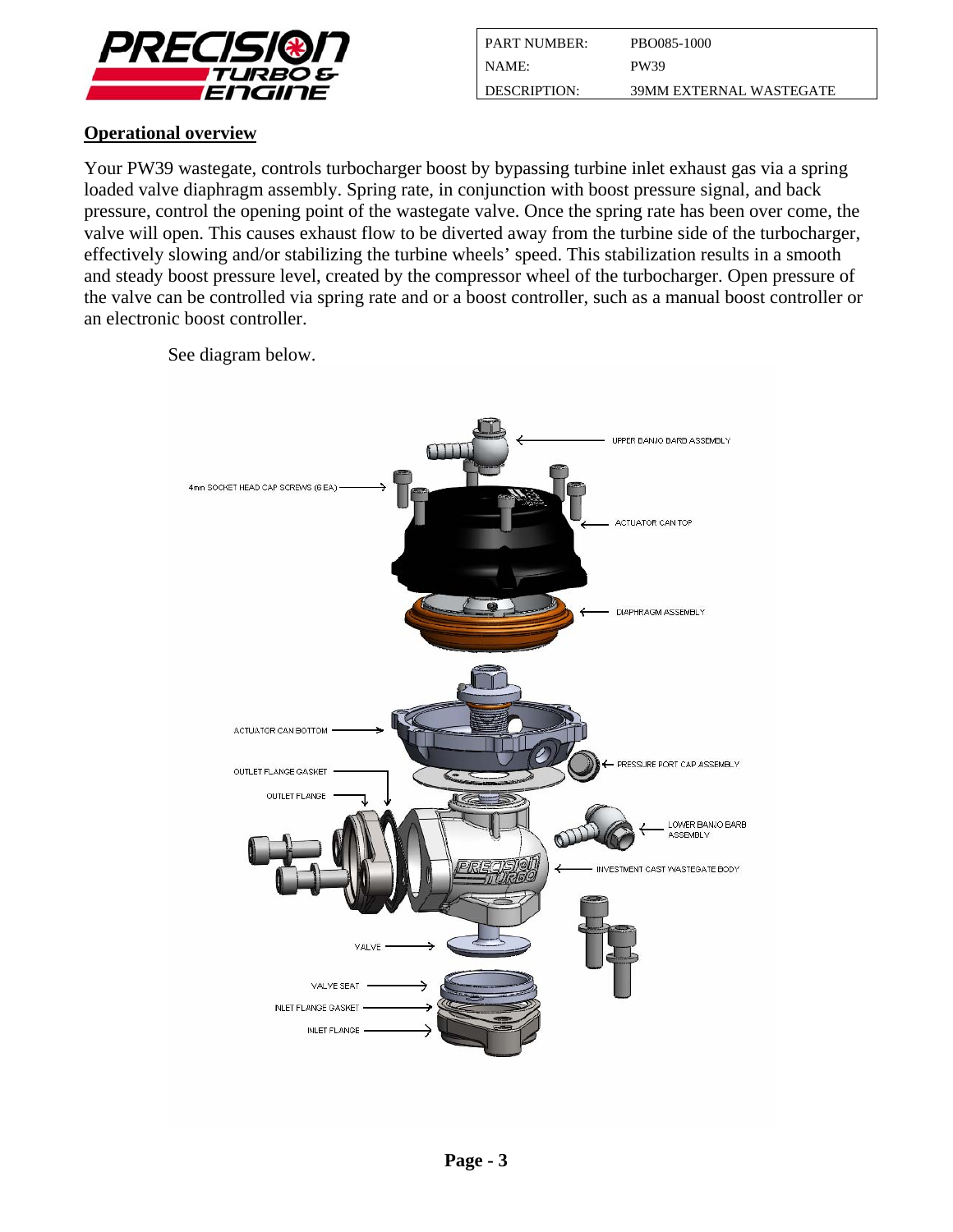

#### **Installation Instructions**

Note: The optimum mounting and placement of your new PW39 wastegate will be determined by your manifold and turbocharger configuration. These notes should be considered when installing your new wastegate.

- The PW39 wastegate is compatible with Tials 38MM wastegate weld flange, for a trouble free bolt on replacement.
- Be sure to install the valve seat into the body of the wastegate before final installation.
- Tighten the supplied bolts to  $85-90$  inch /lbs  $(9.6 10.2$  Newton meters).
- In order to assure proper boost control, your PW39 wastegate needs to be mounted at a smooth transitional angle with the exhaust flow. 90° mounting onto exhaust tubing is not recommended. Refer to diagrams below.
- Inlet and Outlet flanges are constructed of, 304 stainless steel and are compatible with most stainless steel and mild steel welding rod material.
- It is recommended to secure all vacuum and or boost control hoses securely with zip ties or cushioned clamps. Route all vacuum hoses away from high heat sources such as the turbine housing and exhaust manifold.
- Your PW39 wastegate includes two hose barb banjo assemblies and one pressure port cap. Allowing you to install the lower hose barb banjo assembly in one of two locations, depending on your wastegate mounting position.
- Allow for cool airflow around the top billet wastegate cover.
- Use caution when working on a hot engine. Wastegate and turbocharger components are EXTREMELY HOT and can cause severe burns.
- Wastegate outlet can be routed back into the exhaust system or vented to atmosphere. Note that venting to atmosphere only applies to OFF ROAD VEHICLES. Venting wastegate exhaust to atmosphere may be ILLEGAL and considered to be emissions related tampering under applicable laws, rules and regulations.



# **NOT RECOMMENDED**





## **RECOMMENDED**

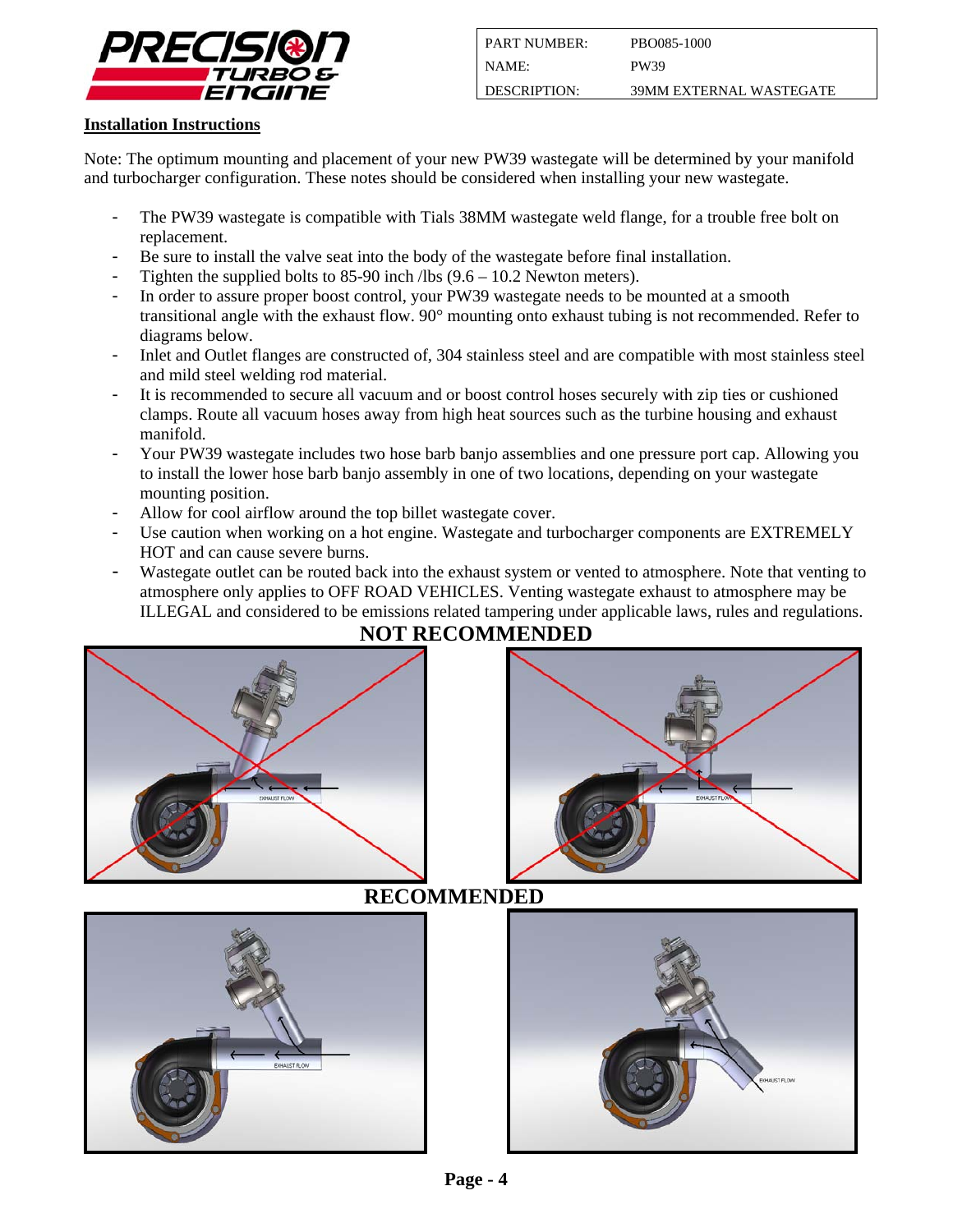

| <b>PART NUMBER:</b> | PBO085-1000             |
|---------------------|-------------------------|
| I NAME:             | <b>PW39</b>             |
| L DESCRIPTION:      | 39MM EXTERNAL WASTEGATE |

#### **Wastegate spring removal and installation**

1. Remove the PW39 WASTEGATE from the inlet pipe or manifold. **USE CAUTION AS THE WASTEGATE MAY STILL BE VERY HOT!** 



2. **WARNING! THE WASTEGATE CAN TOP IS UNDER HIGH SPRING TENSION. USE SAFETY GOGGLES AND REMOVE WITH CARE.** Using a 4mm hex key, remove the six hex keyed cap screws that secure the billet aluminum top to the wastegate. The use of a press or vise may be used to hold down the wastegate can top while loosening the bolts. If using a press or vise for disassembly, use a cloth or micro fiber rag to protect the surface finish from scratches. Remove the cap slowly, using care to secure the spring/springs upon removal.



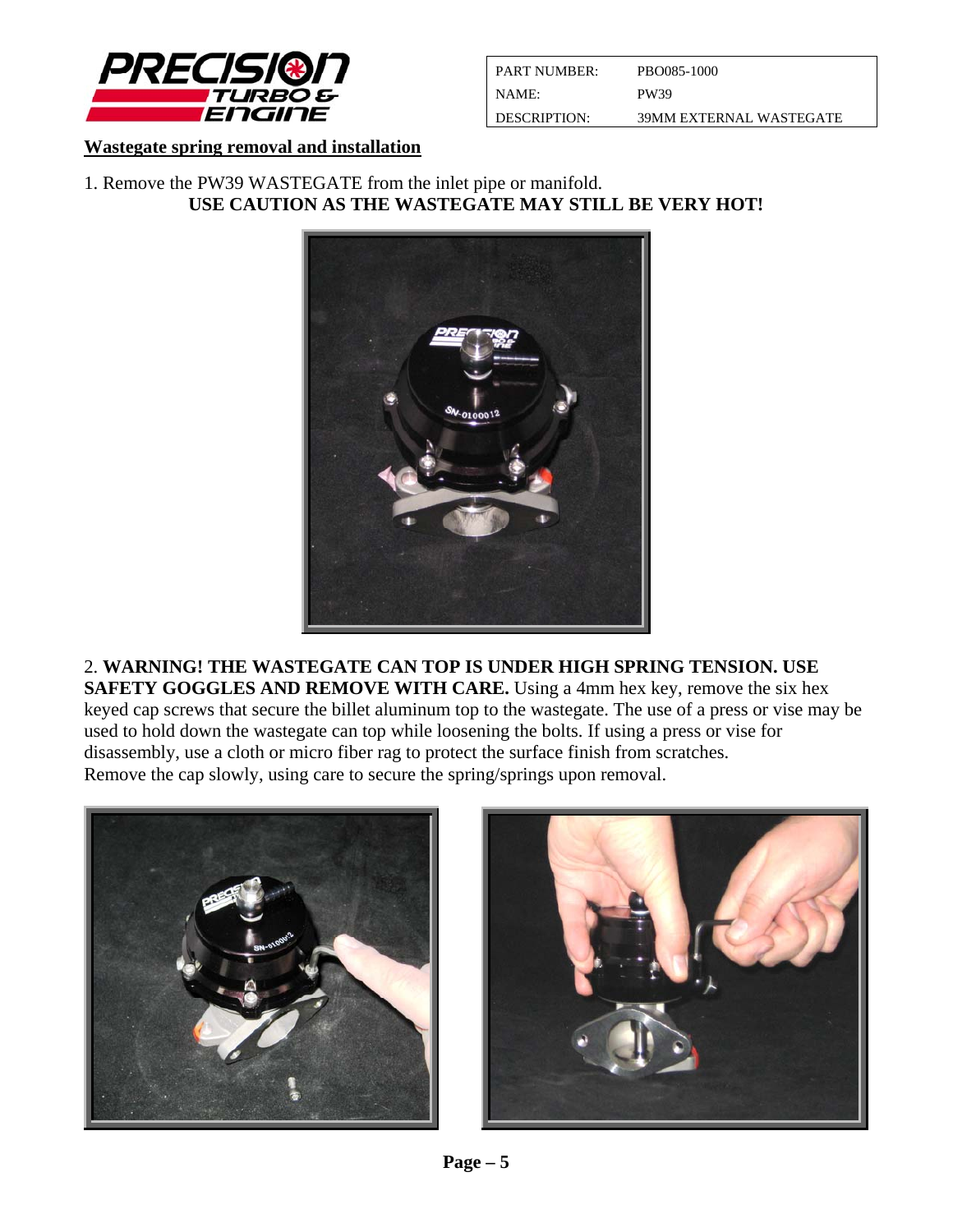

| <b>PART NUMBER:</b> | PBO085-1000             |
|---------------------|-------------------------|
| I NAME:             | <b>PW39</b>             |
| <b>DESCRIPTION:</b> | 39MM EXTERNAL WASTEGATE |

### **Wastegate spring removal and installation continued**

3. Remove the spring/springs from the wastegate. Determine which spring/springs you will be installing using the Wastegate Spring Utilization Chart on page 8. Install the spring/springs into the wastegate, on top of the diaphragm. Use care to ensure that you do not to tear or scratch the diaphragm.





4. Visually align the bolt holes of the top and bottom cans. Now compress the wastegate can top until it is seated with the wastegate can bottom. Use of a press or vice may be necessary depending on spring selection. Make sure that the bolt holes are aligned before tightening. It may be necessary to rotate the wastegate can top to align the bolt holes. If needed, relieve tension on top, rotate and recompress. Once bolt holes are aligned, install the six 4mm hex head cap screws. Tighten the cap screws in a criss cross pattern to 51-55 inch lbs or 5 ft lbs.  $(5.8 - 6.2$  Newton Meters)



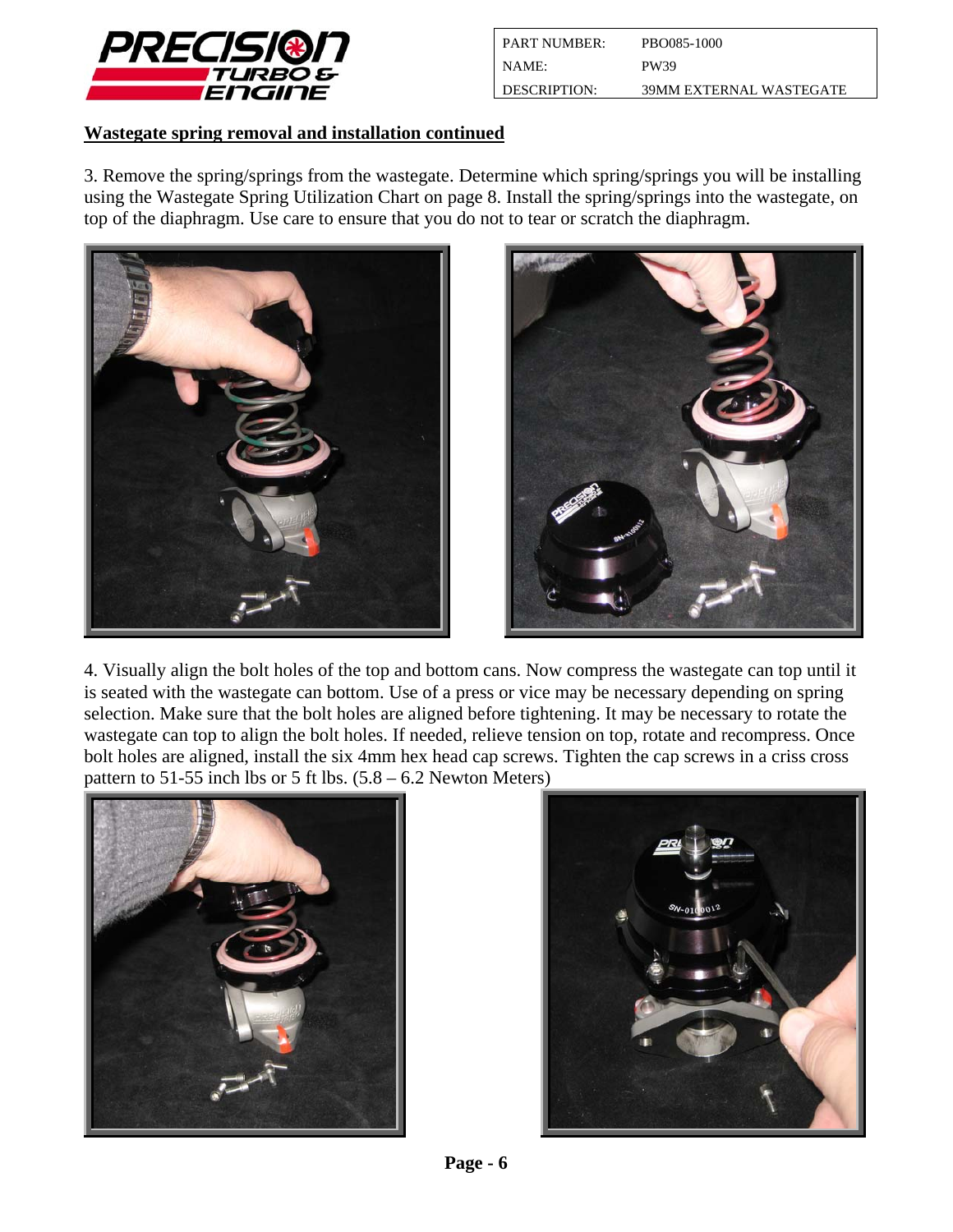

| <b>PART NUMBER:</b> | PBO085-1000             |
|---------------------|-------------------------|
| NAME:               | PW39                    |
| DESCRIPTION:        | 39MM EXTERNAL WASTEGATE |

### **Boost controller installation recommendations**

### **A. Spring Rate Controlled Method**

If you want to use spring rate to control boost level, install boost signal hose from the compressor cover hose barb, to the bottom banjo barb port of the wastegate can. You will leave the top banjo barb port unused and vented to atmosphere. Secure the hose connections with either zip ties or hose clamps, making sure to route hose away from high heat sources. Using this method, your boost level will be determined by the spring/springs used and back pressure.



## **B. Manual Boost Controller Method "bleeder valve"**

Install boost signal hose from the turbocharger compressor cover hose barb, to the bottom of a plastic Tee. Install one hose from one port of the Tee, to the bottom banjo barb port of the wastegate can. Install a second hose from the other side of the Tee, into the inlet of your manual boost controller. (Refer to your manual controllers instructions to determine which port is inlet port.) Install another hose from the outlet port of the manual boost controller, to the top banjo barb port of the wastegate. Secure all hose connections with zip ties or hose clamps. Make sure to route all hoses away from high heat sources. With the manual boost controller closed, so that no boost signal pressure passes through it, the wastegates spring rate should control boost levels. Opening the manual boost controller applies pressure to the top of the wastegate, delaying the valve from opening, effectively raising your boost levels. Once you have achieved your desired boost level, no further adjustment of the manual boost controller is necessary. CAUTION: **Precision Turbo recommends that the air/fuel ratio be checked while setting the boost levels. Raising your boost levels will change the air/fuel ratio of your tune up and could cause engine detonation to occur.**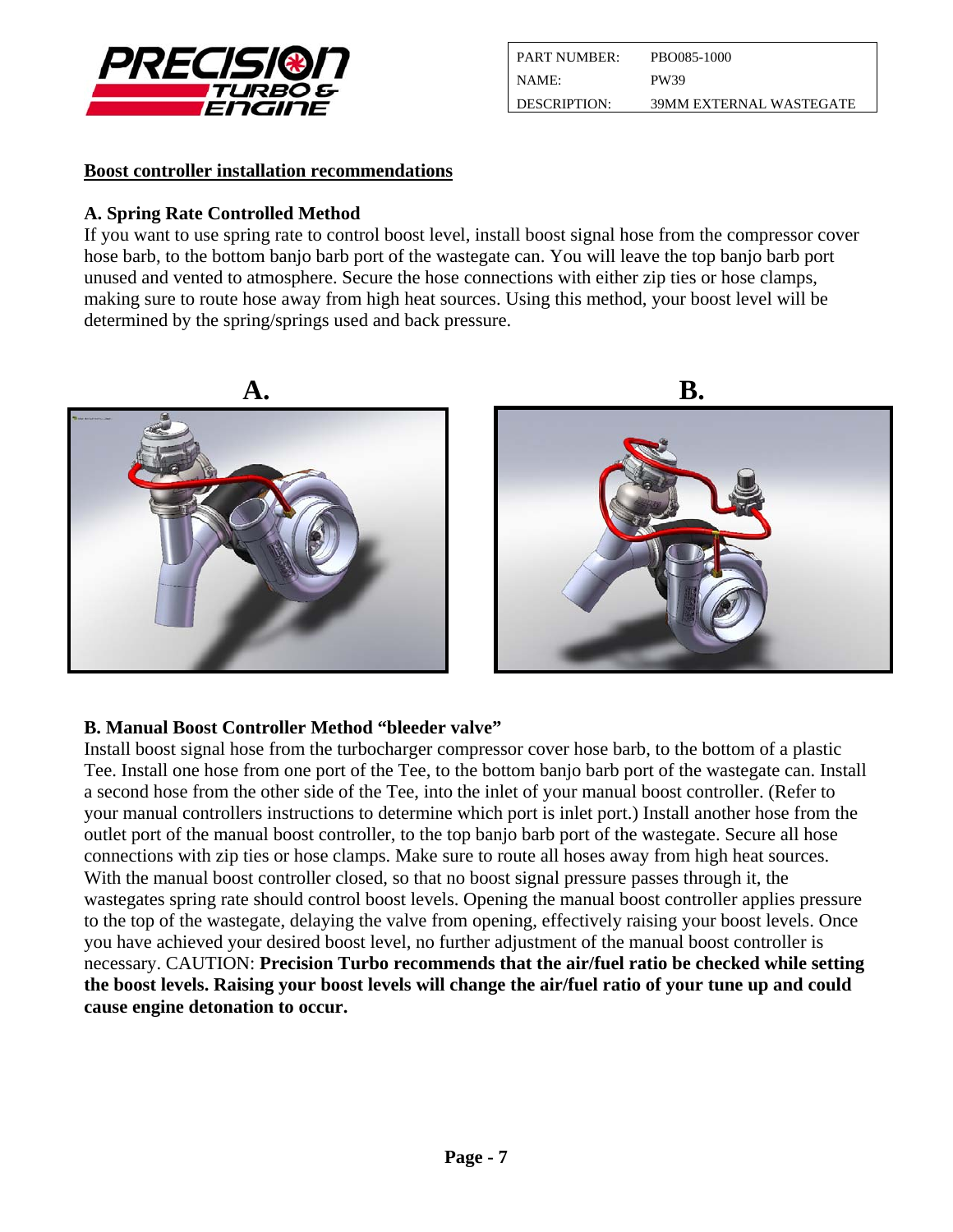

| <b>PART NUMBER:</b> | PBO085-1000             |
|---------------------|-------------------------|
| NAME:               | PW39                    |
| DESCRIPTION:        | 39MM EXTERNAL WASTEGATE |

### **Wastegate spring utilization chart**

| <b>PSI</b>              | <b>BAR</b> | <b>SPRINGS</b>   |                         |     |                           |             |
|-------------------------|------------|------------------|-------------------------|-----|---------------------------|-------------|
|                         |            | <b>Natural</b>   | Yellow                  | Red | Green                     | <b>Blue</b> |
| 1.3                     | 0.09       | X                |                         |     |                           |             |
| 2.7                     | 0.19       |                  | $\mathbf x$             |     |                           |             |
| $\overline{\mathbf{4}}$ | 0.28       | $\boldsymbol{X}$ | $\overline{\mathsf{X}}$ |     |                           |             |
| 5.6                     | 0.39       |                  |                         | X   |                           |             |
| 6.9                     | 0.48       | $\boldsymbol{X}$ |                         | X   |                           |             |
| 9.4                     | 0.65       |                  |                         |     | $\boldsymbol{\mathsf{x}}$ |             |
| 10.7                    | 0.74       | X                |                         |     | $\boldsymbol{\mathsf{x}}$ |             |
| 12.1                    | 0.83       |                  | $\mathbf x$             |     | X                         |             |
| 13.4                    | 0.92       | X                | $\overline{\mathbf{X}}$ |     | $\boldsymbol{\mathsf{x}}$ |             |
| 15                      | 1.03       |                  |                         | X   | $\boldsymbol{\mathsf{x}}$ |             |
| 16.3                    | 1.12       | X                |                         | X   | X                         |             |
| 18.8                    | 1.30       |                  |                         |     |                           | X           |
| 19.5                    | 1.34       | $\boldsymbol{X}$ |                         |     |                           | X           |
| 20.1                    | 1.39       |                  | $\overline{\mathbf{X}}$ |     |                           | X           |
| 22.8                    | 1.57       | X                | $\overline{\mathbf{X}}$ |     |                           | X           |
| 24.4                    | 1.68       |                  |                         | X   |                           | X           |
| 25.7                    | 1.77       | $\boldsymbol{X}$ |                         | X   |                           | X           |

| PSI  | Color   |
|------|---------|
| 18.8 | Blue    |
| 9.4  | Green   |
| 5.6  | Red     |
| 2.7  | Yellow  |
| 1 3  | Natural |

#### NOTES:

The use of 2 or 3 springs in combination are required for higher boost levels. When selecting your spring rate, the total boost psi pressure is determined by adding the springs rates together. Use the chart above to determine your spring combination needed for your boost psi. Note: Each spring has a strip of colored paint on one side, except the natural colored small inner spring.

**Example: 1.5 psi Natural small spring + 6 psi Red medium spring + 18 psi Blue large spring = 25.5 psi.** 

**WARNING: Installing higher spring rate springs into your PW39 wastegate, may cause higher than expected boost levels. It is recommended to reduce your boost controller back to its minimum setting, and monitor your new minimum boost level with the new spring or springs, before increasing your boost pressure. Failure to do so can lead to severe detonation and engine damage. Any damage incurred, as a result of detonation from excessive high boost levels or improper installation is the customer's responsibility. Precision Turbo recommends that the air/fuel ratio be checked while setting the boost levels, as raising your boost levels will change your air/fuel ratio of your tune up and could cause engine detonation or damage.**